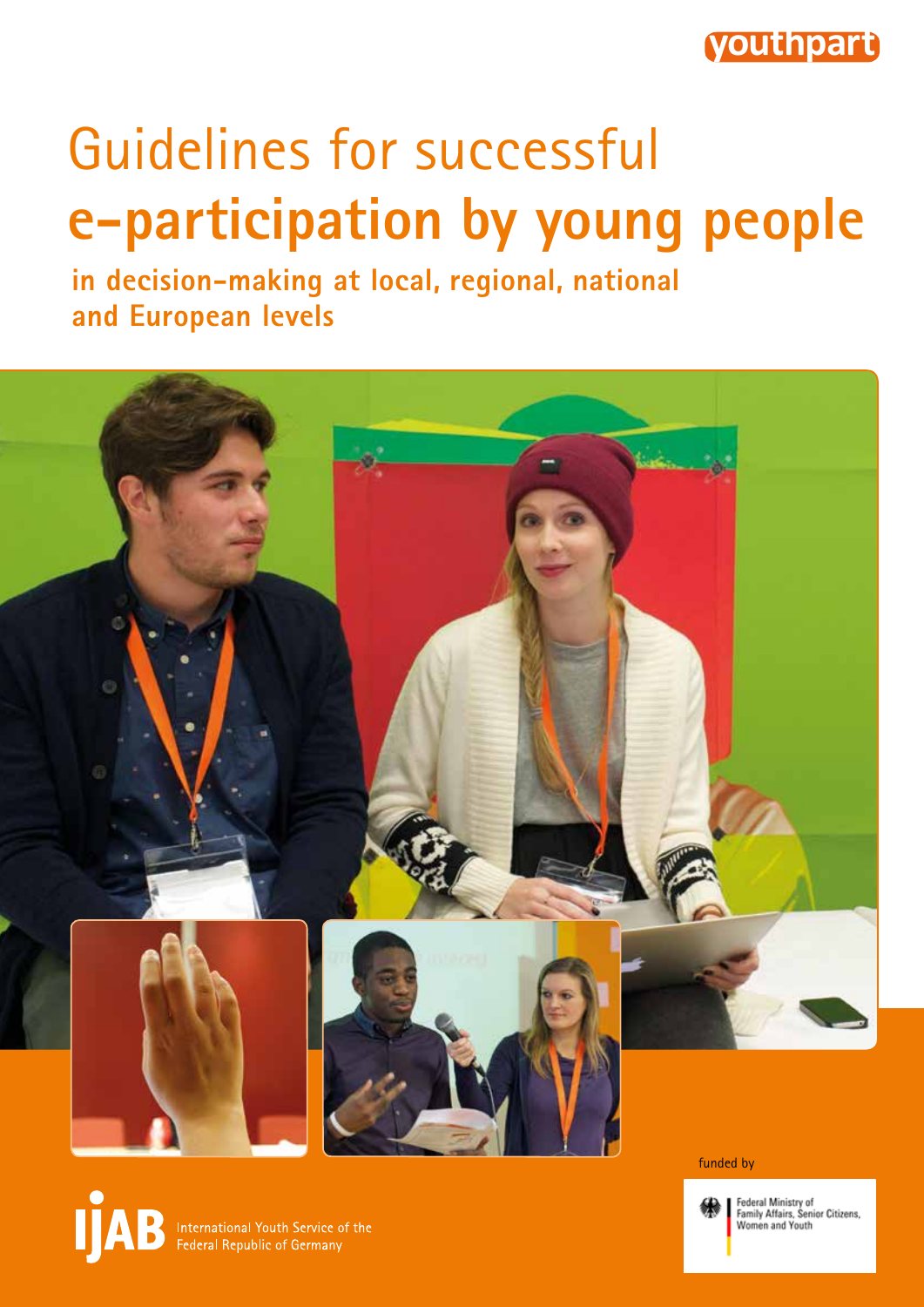#### **Imprint**

**Published by:** IJAB – International Youth Service of the Federal Republic of Germany

Godesberger Allee 142-148 53175 Bonn, Germany tel.: +49 (0)228-9506-0 fax: +49 (0)228-9506-199 e-mail: info@ijab.de Internet: www.ijab.de

**Responsible:**

Marie-Luise Dreber **Editors:** Nadine Karbach, Christian Herrmann **Layout and Design:** blickpunkt x, Köln **Printed by:** Druckhaus Süd, Köln

**Photos:** IJAB/Christian Herrmann, Paul Feuersänger, wienXtra

This material is licensed under the Creative Commons License Attribution 4.0 International. To view a copy of this license, please visit creativecommons.org/licenses/by/4.0

(†) (cc)

May 2014

**In cooperation with:**



## **Content**

- 2 ....... Imprint
- 3 ....... Introduction

**Guidelines for successful e-participation by young people in decision-making at local, regional, national and European levels** 

- 4 ....... **Definition of e-participation**
- 5 ....... **Overall principles of e-participation**
- 5 ....... **Degrees of Participation model**
- 6 ....... **General structure of all e-participation processes**

# AB

**IJAB – International Youth Service of the Federal Republic of Germany works on behalf of the Federal Ministry of Family Affairs, Senior Citizens, Women and Youth, its own member organisations and other youth work associations and bodies. IJAB's mission is to strengthen and further develop international youth work and youth policy cooperation with European countries as well as worldwide. JUGEND für Europa, Germany's National Agency for the EU programme Erasmus+ YOUTH IN ACTION, has been affiliated with IJAB since 1988.**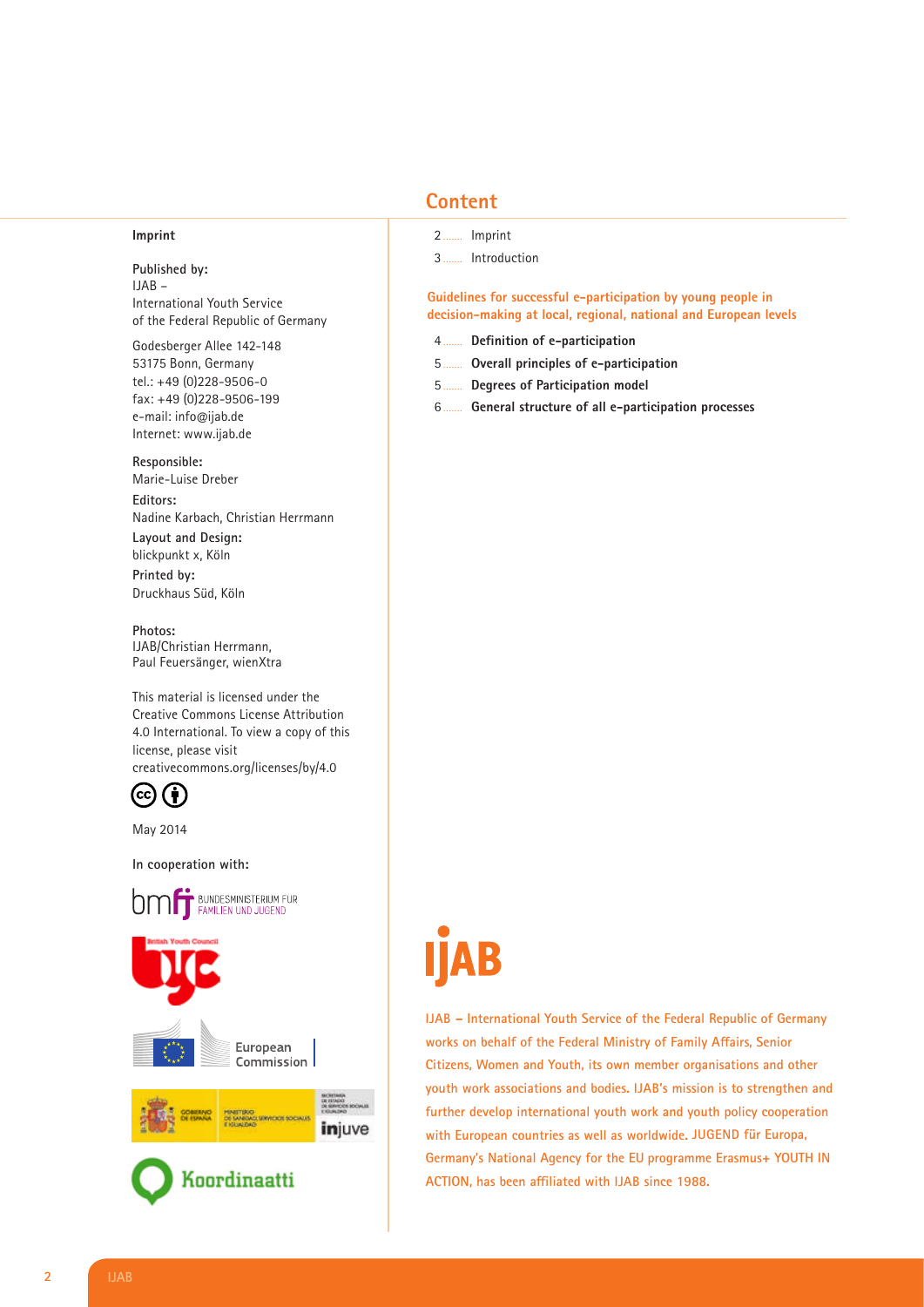The photos contained in this publication were taken at a YouthBarcamp which took place in Vienna in October 2013 and provided a platform for young people to discuss the Guidelines.



## **Introduction**

#### **Relevance of youth e-participation**

The increasing use of ICT in people's everyday lives has created new ways to communicate, new spaces to share cultural experiences, and new methods to make their voices heard. For a majority of young people, consuming digital media and engaging in social networks have become normal parts of their lives.

The ever-expanding range of technological possibilities gives young people new opportunities to engage online and to become involved in decision-making. To ensure the effectiveness of these tools, they need to be fine-tuned and adapted to the environments, resources and communication channels of young people. New and innovative approaches need to continue to be developed and tested in order to identify and share the best practices for e-participation of young people across Europe.

#### **Background to the Guidelines**

In 2011 Germany's Federal Ministry of Family Affairs, Senior Citizens, Women and Youth (BMFSFJ) adopted a new approach towards international cooperation, and created multilateral cooperation projects to function as crossborder think tanks to contribute input to current youth policy topics. To this end, the concept of peer learning – essentially, the act of learning from one another – offered an ideal framework as one of the EU Youth Strategy's strongest instruments for promoting youth policy cooperation in Europe.

youthpart, a multilateral cooperation project by IJAB, the International Youth Service of the Federal Republic of Germany, was established to start an international dialogue on how more young people can be encouraged to participate in decision-making in today's digital society. youthpart and the German Federal Ministry of Family Affairs, Senior Citizens, Women and Youth, together with its European partners, the Austrian Ministry of Economy, Family and Youth, the British Youth Council, the Spanish Institute for Youth (INJUVE) and the Finnish Development Centre for Youth Information and Counselling (Koordinaatti), and with the support of the European Commission's DG Education & Culture (Youth unit, D.1), produced this set of guidelines for successful e-participation by young people.

Designed as a multi-stakeholder process, the work began in December 2011 and ended in April 2014. During this time, the project partners attended four international workshops to develop and fine-tune the Guidelines and organised two events to gather feedback from European experts and young people. The complex process also included input from national advisory councils from each of the partner countries. These advisory councils reflected a range of stakeholders including young people, youth organisations, researchers, administrative bodies, software developers, practitioners and NGOs.

#### **Guidelines as a reference framework**

These Guidelines provide those planning an e-participation process for young people with a set of factors they should take into consideration to make the process more effective. They are designed to support youth policy experts, decision-makers, young people, youth organisations and administrative staff. These guidelines are advisory and can be adapted to the needs of different e-participation initiatives and the differing circumstances of young people, and to meet future technical and societal changes.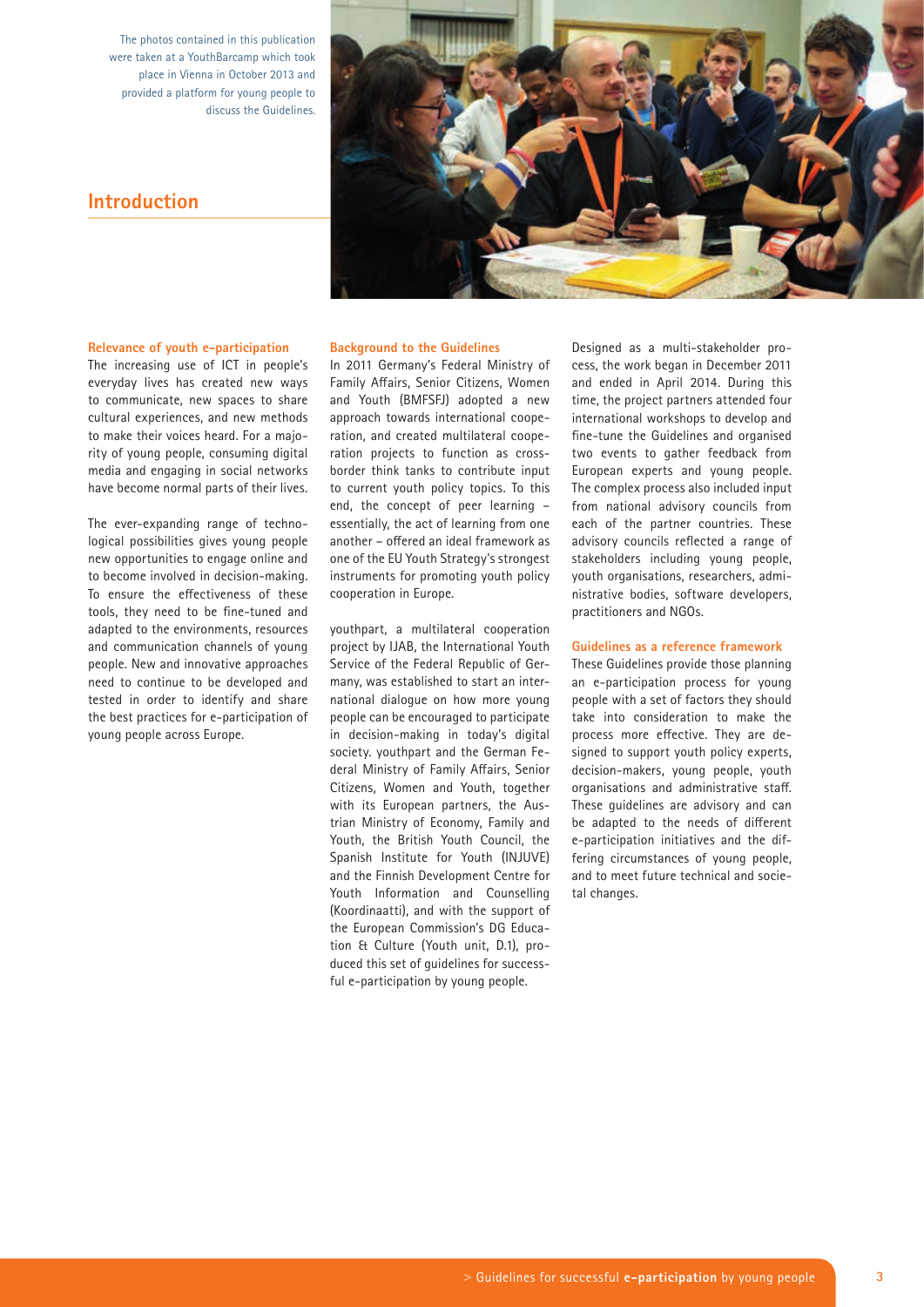## Guidelines for successful **e-participation by young people**

**in decision-making at local, regional, national and European levels**

## **Definition of e-participation**

Participation is sharing, becoming involved and taking action. This implies that citizens choose to actively participate in, and contribute to, public decisionmaking at different levels (i. e., local, regional, national and European). In the case of e-participation, this involvement and participation in decision-making takes place electronically through the use of online information and internet-based technology. In a political sense, the term expresses the fact that many aspects of the everyday lives of citizens are determined by political processes. Essentially, e-participation is interactive online policy-making in action.



## **We distinguish between two dimensions of e-participation:**

- > Direct<sup>1</sup> participation online: Here, political decisions are influenced directly and structural links to political decision-making processes are enabled.
- > Indirect<sup>2</sup> forms of e-participation: They reach out to internet users and encourage them to support certain issues and positions. In turn, they also contribute to the development of political opinion. One example is activities that are designed to encourage young people to participate in political matters via digital channels.

Both dimensions include activities created by young people and youth organisations, youth work, educational and citizenship projects, and activities initiated by administrative bodies and decision-makers.

These two dimensions of e-participation are inseparable and complementary, as evidence has shown. That said, these youthpart Guidelines are designed exclusively for direct e-participation and describe the preconditions for the success of such activities.

<sup>1</sup> transitive <sup>2</sup> intransitive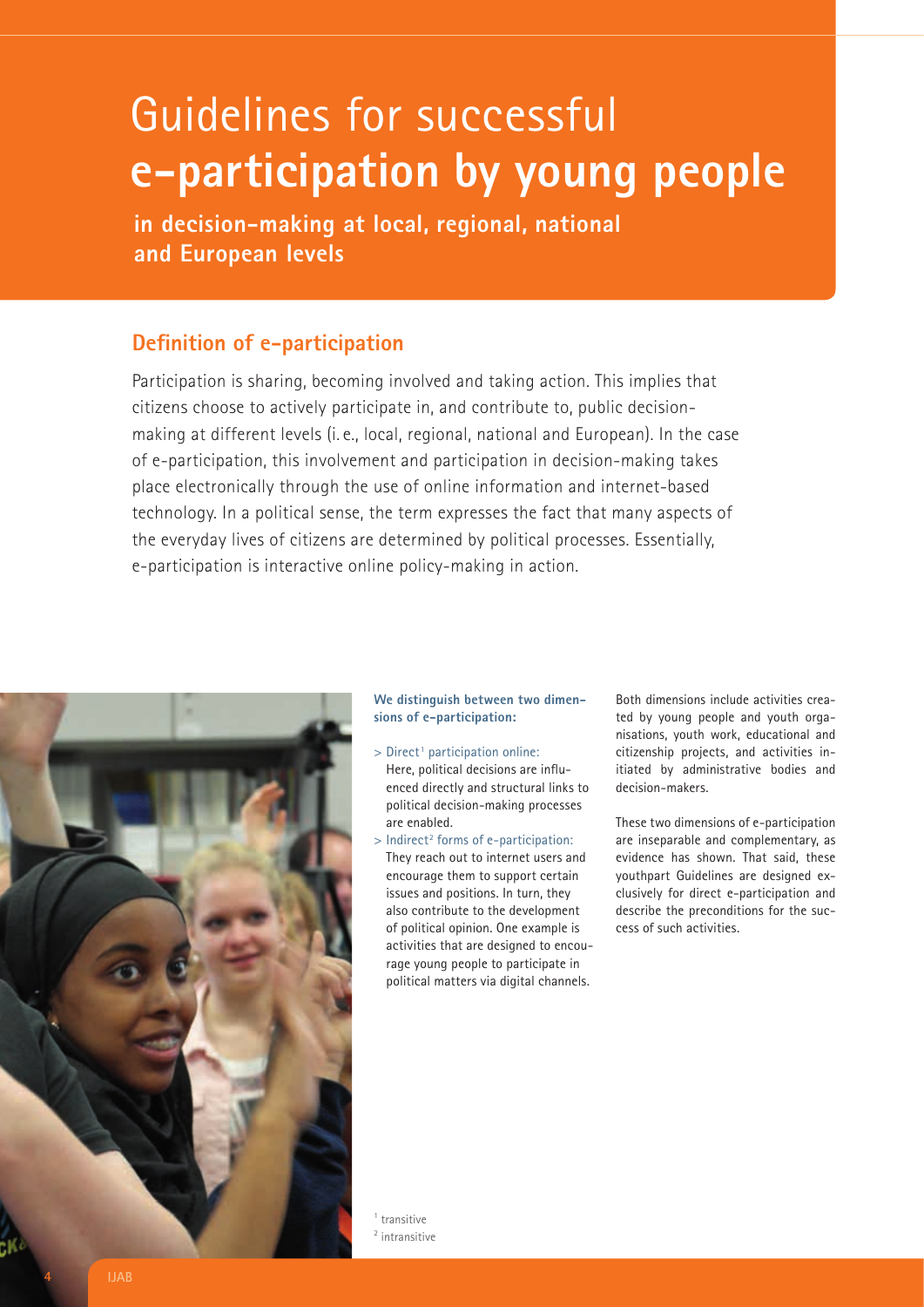

## **Overall principles of e-participation**

Certain crucial aspects are common to all e-participation processes. These are:

- > **Alignment with young people's realities** | e-participation processes need to be aligned with young people's lives. This relates to matters such as content, information and time management, but also to design and technical implementation. The processes should be designed to interest, stimulate and motivate young people to ensure their continuing involvement.
- > **Resources** | e-participation processes require sufficient resources such as expertise, time, funding and technology, as well as staff to provide guidance and advisory services.
- > **Effectiveness & direct influence** | e-participation processes need to have an outcome. A structural link to decision-making processes is essential.
- > **Transparency** | the overall process needs to be transparent for everyone. This requirement extends to all information related to the process as well as to the software and tools used.
- > **End-to-end involvement of young people** | young people need to be involved in all stages of the process. This includes a feedback option in all phases of the process.

## **Degrees of Participation model**

The basic prerequisite for a direct participatory process is that it offers a structural link to public decision-making processes that is defined prior to the actual participation process. Those making the decisions should be involved in setting up the participation process.

The structure of the participation processes may vary depending on the intensity of the decision-makers' involvement (known as the Degrees of Participation model):

- > Consultation and information in the shape of consultative processes
- > Codetermination in the shape of decision-making with equal voting rights (i. e., all participants have equal input)
- > Self-determination in the shape of agenda-setting (meaning that young people are involved in deciding what issues make it onto the political agenda) and decision-making processes with exclusive decision-making powers (meaning that the decision is entirely up to the young people without the need to consult others).

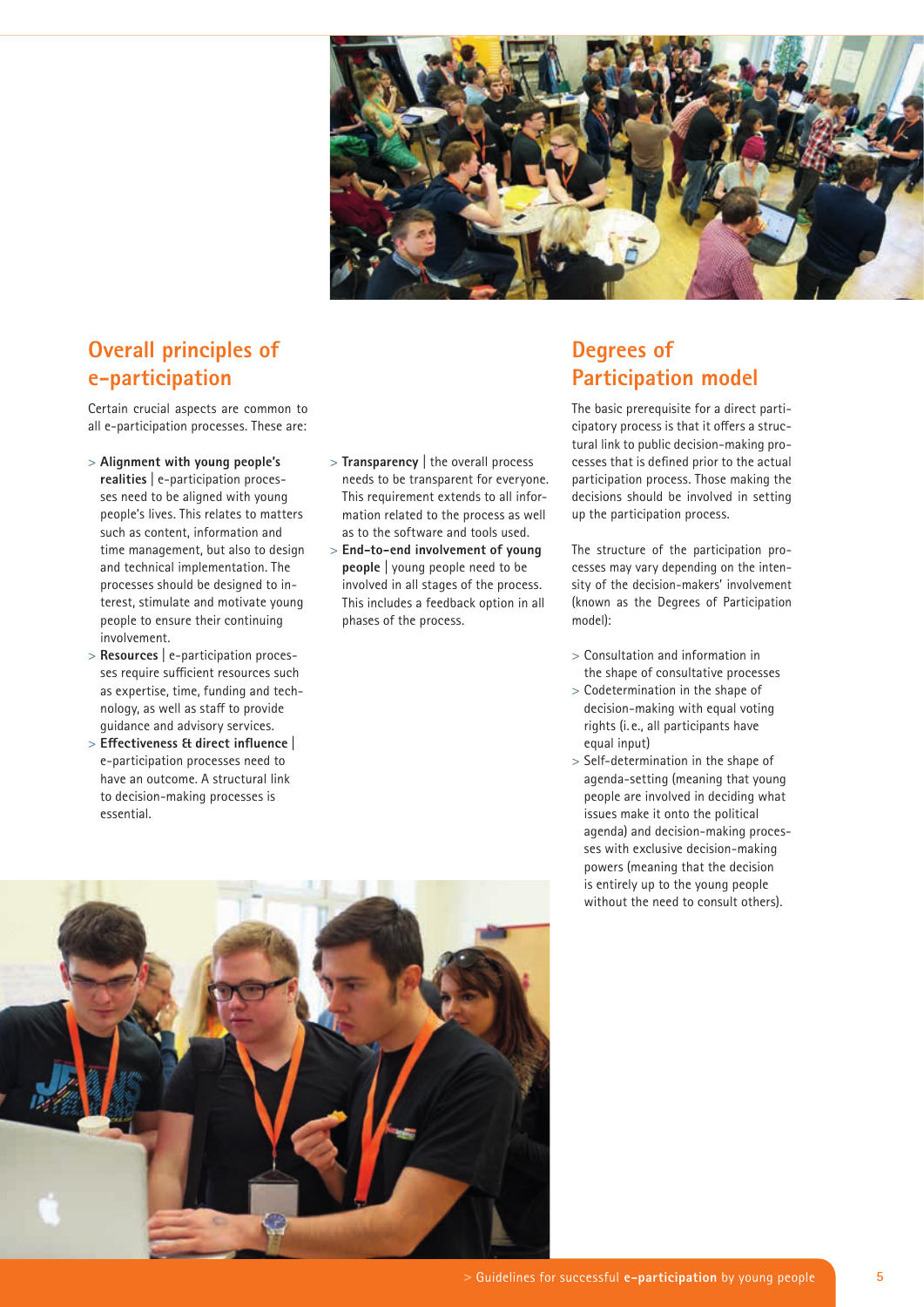## **General structure of all e-participation processes**

All types of e-participation process should have the following phase-related structure:

### **Development phase**

During this phase, the general parameters and common principles of the process are defined after careful consideration. These constitute the backbone of the process.

- > Participation processes should be linked to policy frameworks (e. g., directives, laws, strategies, conventions) of youth participation. This principle applies at all levels, whether local, regional, national or European.
- > Young people need to be involved in all stages of designing the process and should participate directly in all decisions in this phase.
- > There should be a consensus on how decisions are made and about the opportunities and limitations of the participation process. Raising false expectations would be detrimental to the process.
- > The entire organisational team should agree on the online platform and the social media channels to be used. When designing the structure, the option for a separate online youth section should be considered, where necessary for the exclusive use of young people, to allow informal communication.
- > The entire participation process should be integrated into an overall strategy for youth participation.
- > Cooperation and transparency should be built in to the process from the start.
- > Examples of existing participation processes and/or good practices should be collected, e. g. through the consultation of online platforms or databases. This input may be used as a resource when planning a participation process.



- > Innovations in IT and internet technology should be researched, reviewed and integrated provided they are relevant and accessible by the target group. Generally, the tools should support the process, not vice versa.
- > Easily accessible and appropriate technologies should be used (e. g., open source software). The software should be user-friendly, simple, accessible, inclusive, transparent and secure. It is essential that the technologies are tested by young people who will later use them, prior to going live.
- > The schedules of all stakeholders e. g. young people, administrative bodies, decision-makers – should be taken into account and be reviewed throughout the process.
- > Compliance with legal requirements must be verified by experts in the run-up to all
- > e-participation processes (e. g. tendering, copyright, data protection).

## **Implementation phase**

During this phase, the general parameters should be put into practice, and the plans translated into concrete activities and actions.

- > The participation process should be embedded in a decision-making process.
- > To avoid raising false expectations, participants should be informed of the opportunities and limitations of the participation process as well as of how decisions will be made.
- > The online platform and the social media channels should be opened so the participants can voice their needs and concerns. The participation process should also be made accessible to young people who do not have regular access to the Internet.
- > A network should be set up involving relevant stakeholders, such as decision-makers, young people, youth organisations, youth workers, schools and, companies. Existing networks and structures should be used.
- > Trained staff should be available to provide support to participants.
- > It is imperative that all surveys and questionnaires are neutrally worded.
- > It should be ensured that the participation process is handled transparently, that the interests of all participating stakeholders are protected, and that previously agreed parameters and common principles are respected.
- > All relevant stakeholders should agree on a process to allow young people to raise complaints and grievances, and for these to be fairly reviewed and action taken as necessary.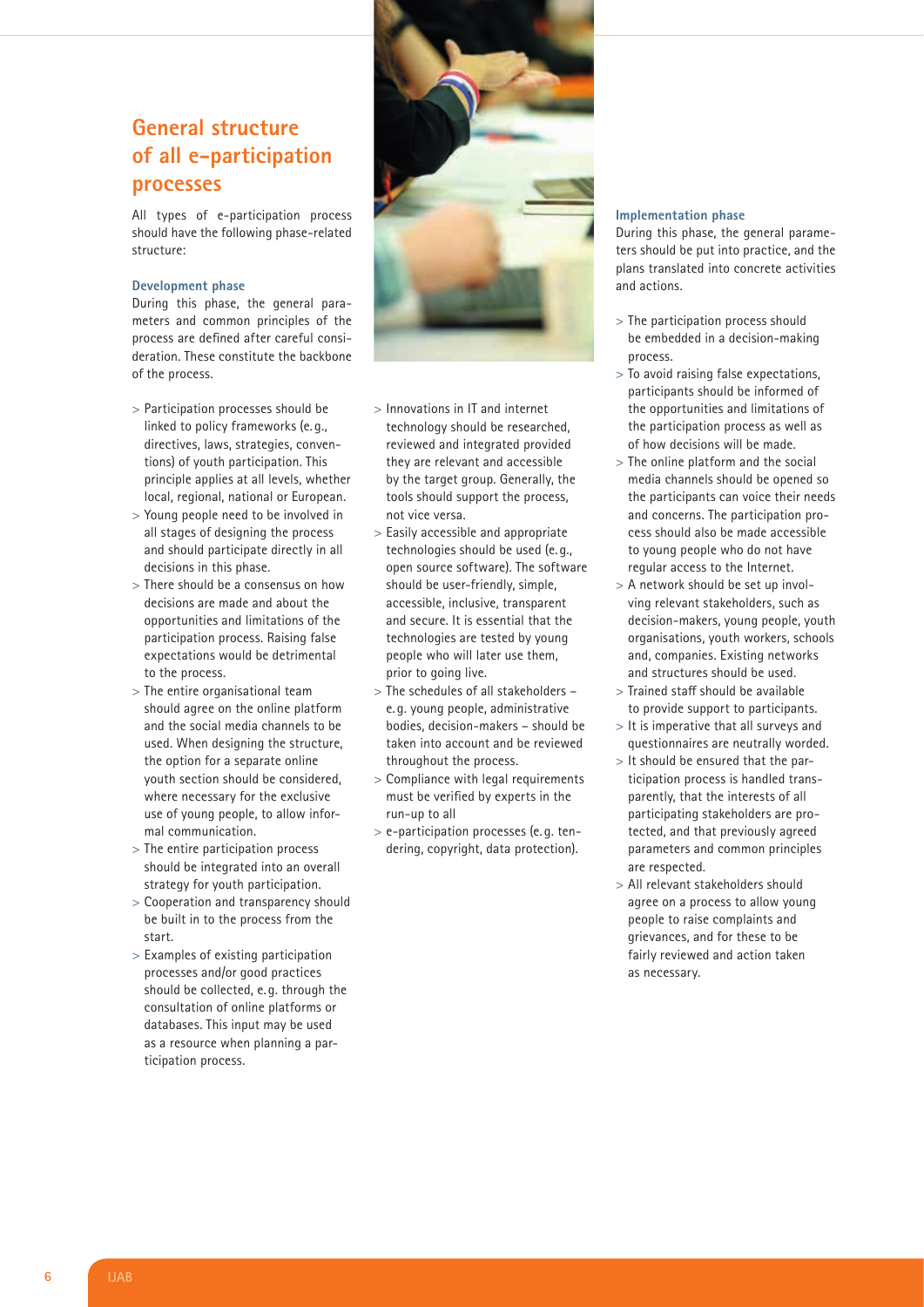## **Access and information phase (part of Implementation)**

During this phase, basic principles that have been previously agreed should be put into practice. The tools and information should be made available to the target audience to use.

- > The tools should offer a mix of online and offline interaction. The proportions will vary depending on the subject at hand.
- > Participants should be made aware of how to make contact if they have problems or questions, need guidance and advice, or would like to request mediation.
- > A feedback option for participants should be integrated into the tools.
- > The tools should use easy-tounderstand language and present the contents clearly and vividly.
- > Stakeholders should define a set of online community standards and effective protocols for the monitoring and moderation of online activity. The people carrying out these tasks should be adequately trained.
- > (Online) educational activities should be integrated to promote participants' media skills (online literacy).
- > PR and marketing activities should be undertaken to encourage a wide range of potential users to take part in the process (e. g., via online, radio, TV and print).



- > All information provided must be accurate, up to date and verified, with a clear statement of when the information was written or updated. All content should be relevant to young people and respond to their needs. For further criteria concerning information provision, please consult the Principles for Online Youth Information by European Youth Information and Counselling Agency (ERYICA).
- > Background information on the subject in question should be provided and made available using a language, format and style that is easily understood by the target audience.
- > Open Data enables access to valuable information that supports the formation of opinions. Therefore, all open data should be made accessible to young people, respecting personal data privacy laws, so they can carry out their own additional research.

### **Input and dialogue phase**

This phase is concerned with the actual running of the process and how the stakeholders are involved. It focuses on the topic at hand and the associated discussions, and reaches out to the target audiences.

- > An explanation of why this specific e-participation process exists should be provided including its scope and limitations.
- > The background should be explained, together with information on the initiators and implementing organisations as well as on the interests they represent.
- > The structure, main features, potential and the limitations of the software should be referenced.
- > The steps in the process and the timeline should be clearly explained.
- > Reference should be made to the intended effect of the process.
- > Effective safeguards against the unauthorised manipulation of the process and the software should be put in place.
- > All participants should be provided with an opportunity to give feedback on the process.
- > Full compliance with data privacy and personal privacy laws must be ensured.
- > The social and local importance of the e-participation process and the final decisions should be communicated appropriately to all relevant stakeholders and target groups.